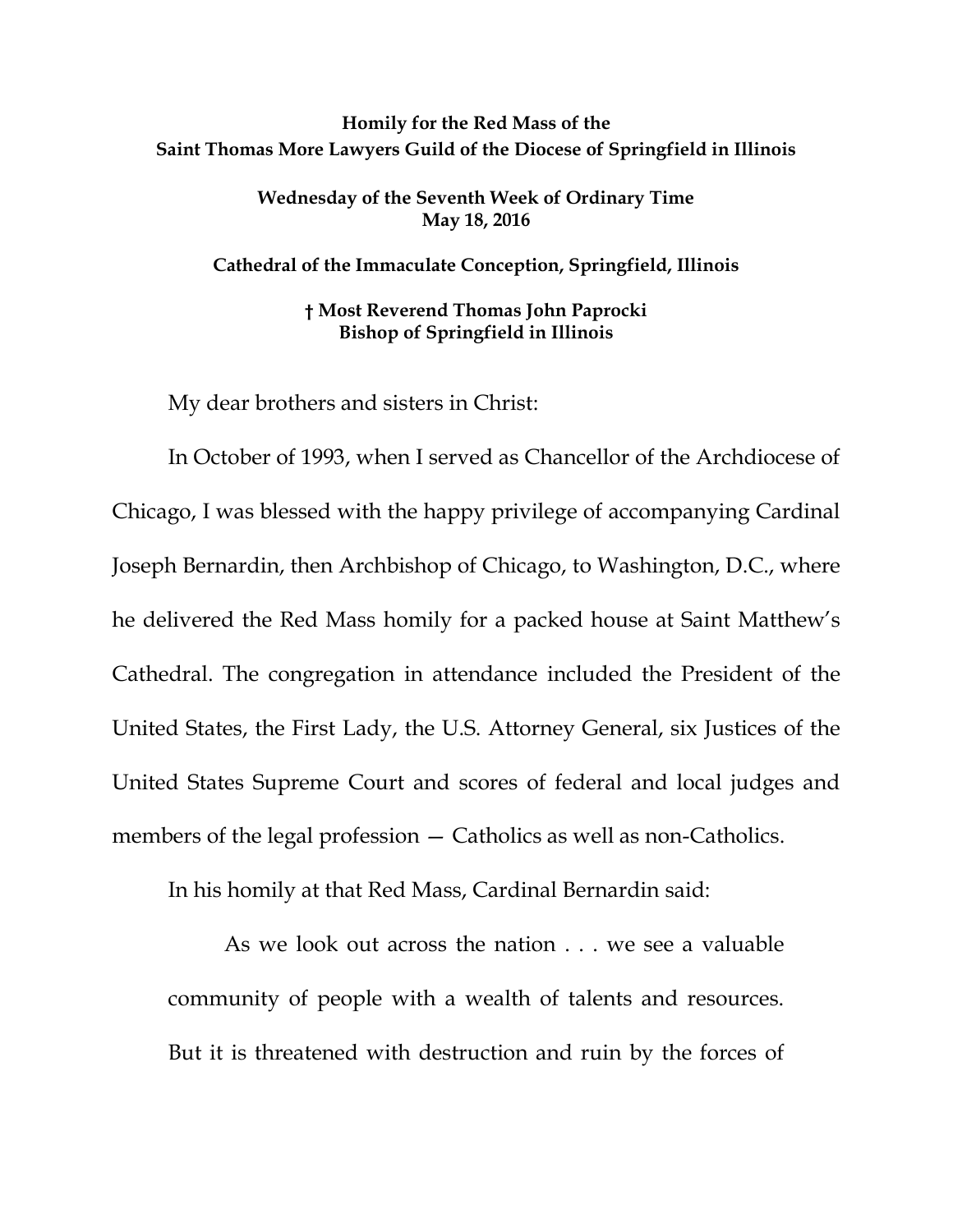violence and narrow self-interest. . . . May I suggest a way to address this threat, a way which will entail no new government programs, no new laws and best of all no new expenditures of funds! That is because the means I suggest are not political, legal or financial, but spiritual. My suggestion is that, as a nation, we embark on a concerted effort to promote the common good through the practice of virtues. Although not requiring any new government programs, new laws or new expenditures of funds, the promotion of the common good in this way does call for a change of focus, a change of emphasis, a change of direction, a change of attitudes and, most of all, a change of heart.<sup>1</sup>

As described by the Second Vatican Council in the Pastoral Constitution on the Church in the Modern World, "The common good ... is the sum total of all conditions which allow people, either as groups or as individuals, to reach their fulfillment more fully and more easily."<sup>2</sup> Thus, there is a dynamic relationship between the individual and the rest of society in promoting the common good.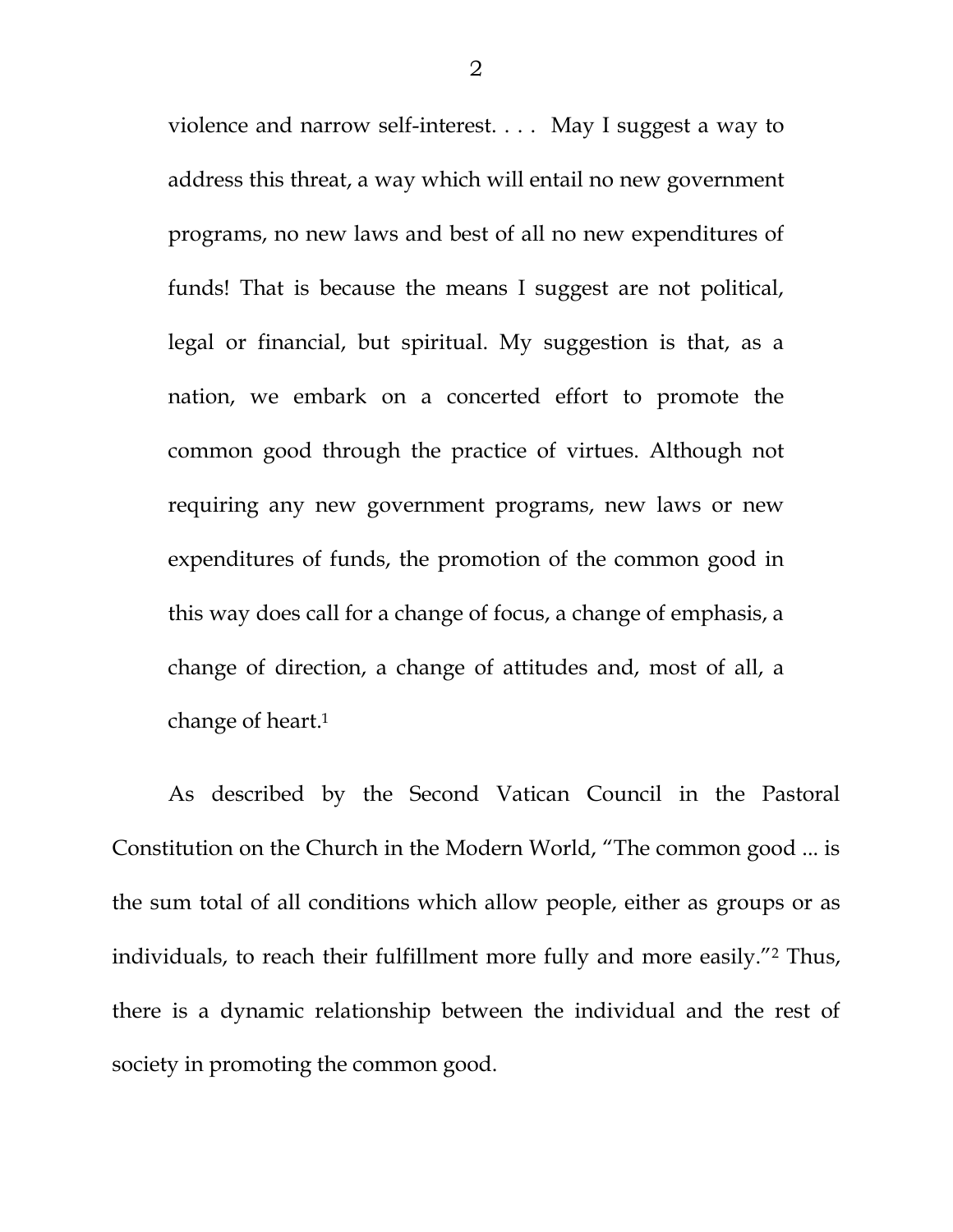Cardinal Bernardin's advice, which remains valid for us today, suggests that the common good is effectively promoted by acting consistently in accord with the virtues. The *Catechism of the Catholic Church*, reflecting our Catholic tradition, defines virtue as "a habitual and firm disposition to do good. It permits a person not only to do good deeds, but also to give the best of himself or herself."<sup>3</sup>

Human virtues are attitudes, dispositions and understandings by which we regulate our actions, control our passions and guide our conduct in accord with reason and faith.<sup>4</sup> Examples of human virtues are prudence, justice, fortitude and temperance. The human virtues are rooted in the theological virtues of faith, hope and love. They are called theological virtues because their reference point is God himself, leading human beings to a participation in God's divine nature.<sup>5</sup>

When the virtuous life is the hallmark of any given community or society, the common good is then served by the members of that community or society being habitually and firmly disposed to do good and to give the best of themselves. This can be done regardless of one's faith.

Just a few months before Cardinal Bernardin's 1993 Red Mass homily, a joint statement issued by the United States Catholic Conference,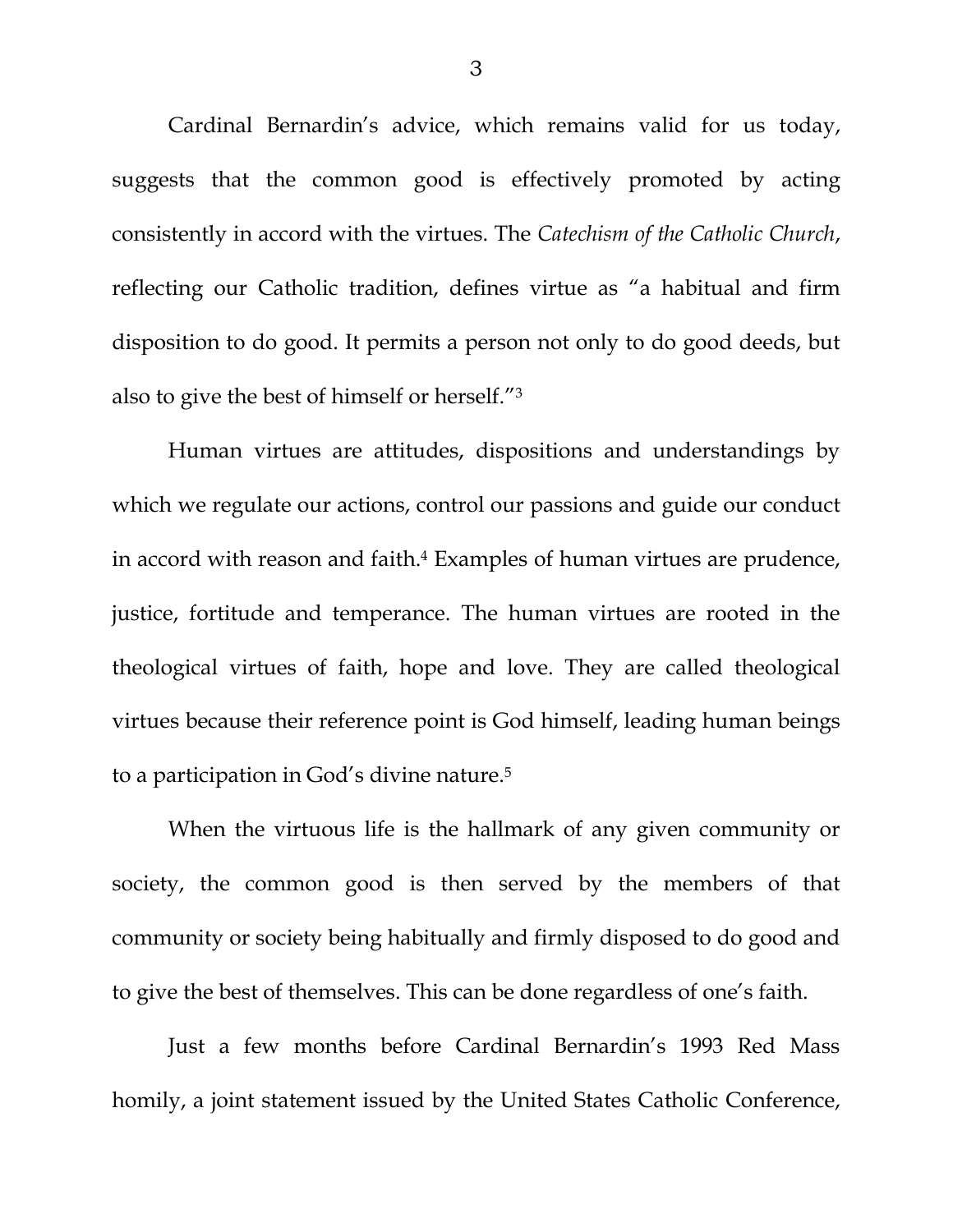the National Council of Churches and the Synagogue Council of America, three organizations representing some 100 million American Christians and Jews, said:

The common good is an old idea with a new urgency. It is an imperative to put the welfare of the whole ahead of our own narrow interests. It is an imperative which we fervently hope will guide our people and leaders at this new moment. It is an imperative for a national embrace of responsibility and sacrifice, of compassion and caring as building blocks for meaningful lives and for a healthy society. We believe we can and must do better.<sup>6</sup>

Our world, our nation and our state face some serious challenges marked by various conflicts and divisions characteristic of our time. But other ages over the centuries also faced and overcame the conflicts and divisions of their times. The scriptural passage that we just heard from the Gospel of Saint Mark describes an "us versus them" mentality even among the disciples of Jesus. In response, Jesus seeks to minimize such differences, saying that "whoever is not against us is for us" (Mark 9:40).

4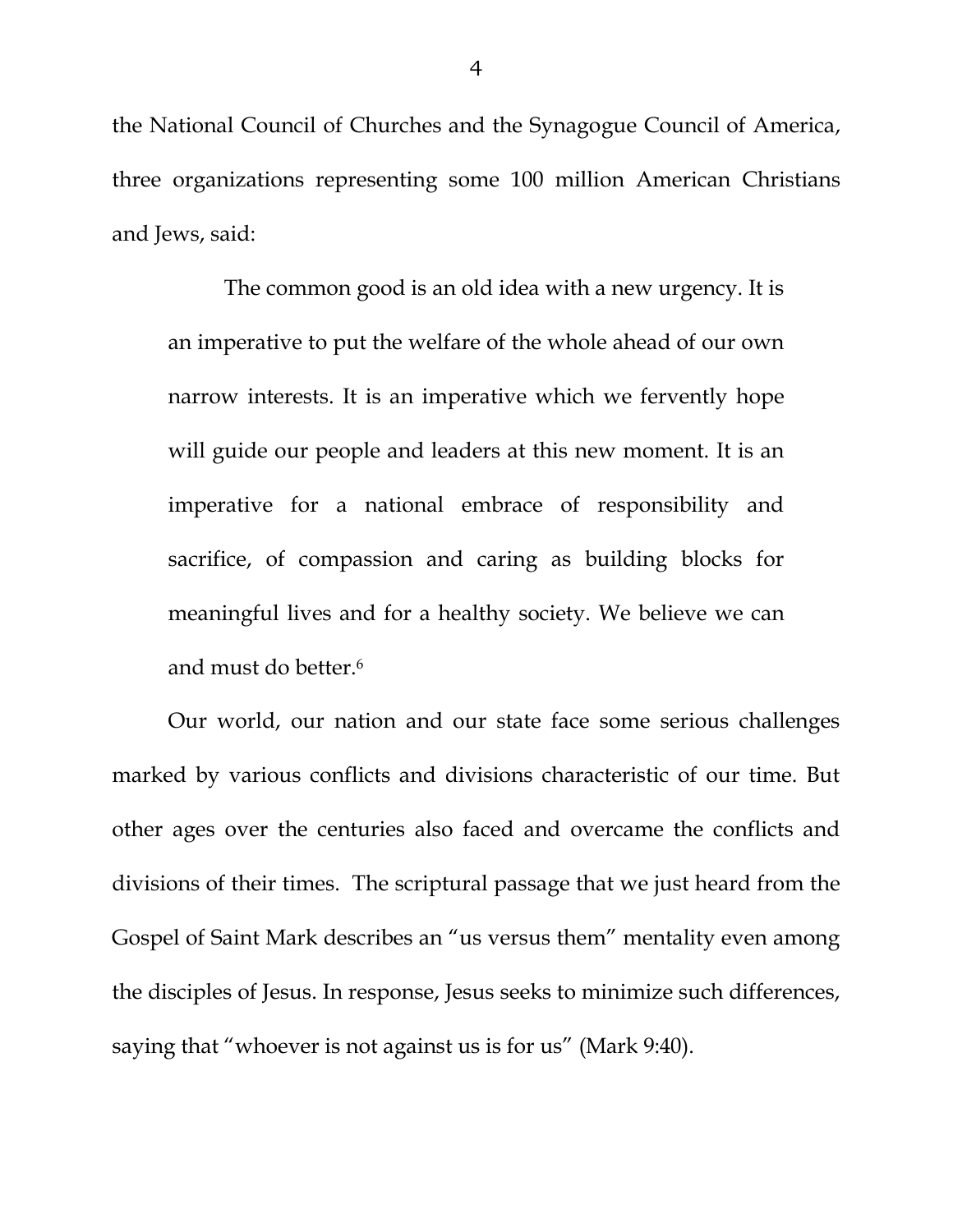In his Second Inaugural Address, Springfield's most famous citizen, Abraham Lincoln said with regard to the two sides embroiled in the Civil War in the 1860's, "Both read the same Bible, and pray to the same God; and each invokes His aid against the other. . . . The prayers of both could not be answered; that of neither has been answered fully."<sup>7</sup>

Reflecting on this attitude of Mr. Lincoln, the Reverend Matthew Simpson, one of the Bishops of the Methodist Episcopal Church, in his *Funeral Address Delivered at the Burial of President Lincoln*, May 4, 1865, at the Methodist Episcopal Church here in Springfield, related the following conversation between President Lincoln and a minister who said he hoped the Lord was on our side during the Civil War. Mr. Lincoln was said to have replied "that it gave him no concern whether the Lord was on our side or not, 'For,' he added, 'I know the Lord is always on the side of right;' and with deep feeling added, 'But God is my witness that it is my constant anxiety and prayer that both myself and this nation should be on the Lord's side.'"<sup>8</sup>

Thus it is fitting that we approach the Lord in this Red Mass, praying that our all of actions be in accord with the divine will. The name "Red Mass" derives from the red vestments that are worn as the color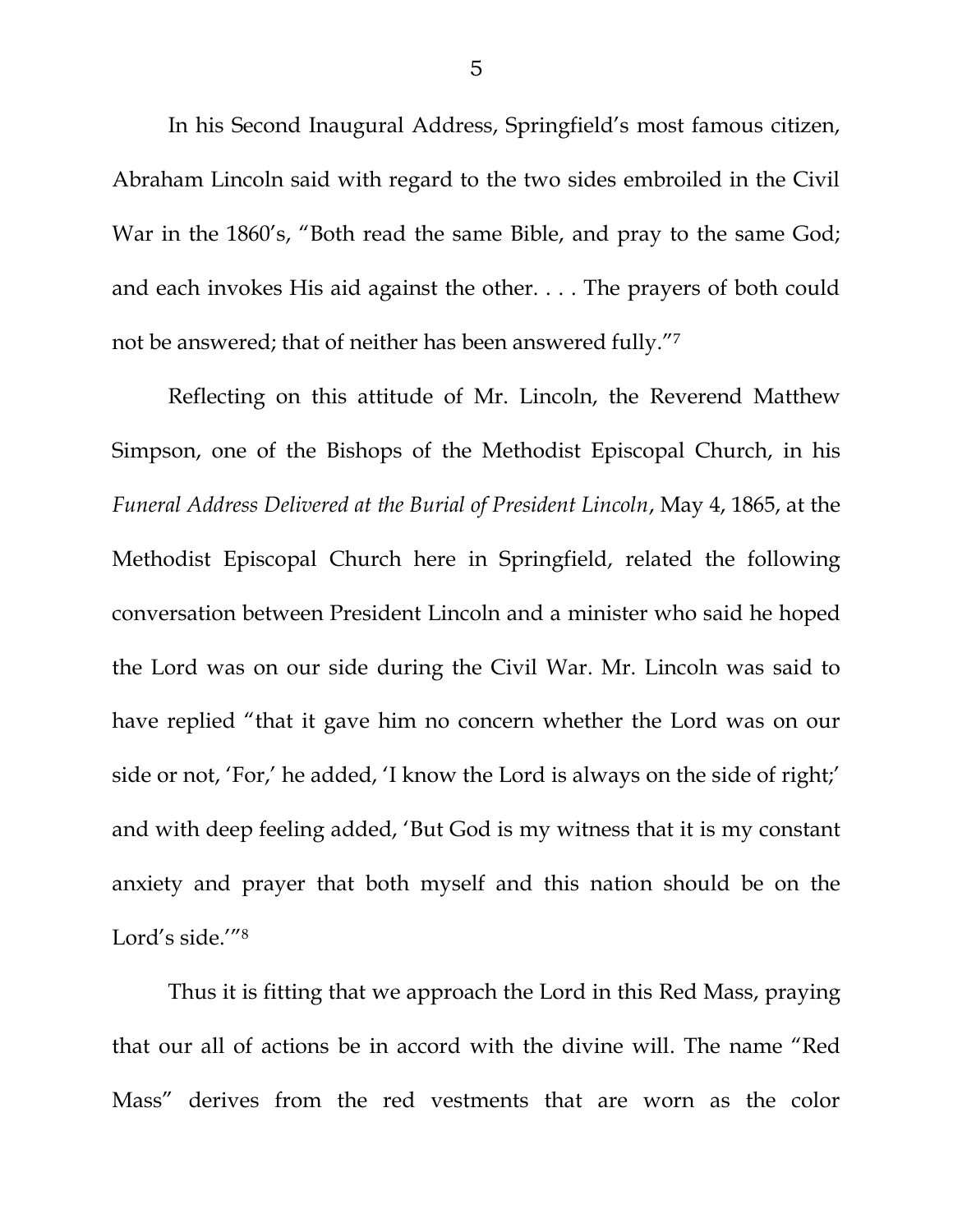symbolizing the Holy Spirit, whose wisdom we implore to guide the work and decisions of our legal professionals and government officials in the legislative, executive and judicial branches of government at the federal, state and local levels. The Holy Spirit shows no partiality, distributing His graces to everyone who seeks them with sincerity and an open heart.

The fourth century bishop, Saint Cyril of Jerusalem, explained this very well in his catechetical instruction on the Holy Spirit. Starting with a quote from Jesus in the Gospel of Saint John (4:14), he wrote:

*The water that I shall give him will become in him a fountain of living water, welling up into eternal life.* This is a new kind of water, a living, leaping water, welling up for those who are worthy. But why did Christ call the grace of the Spirit water? Because all things are dependent on water; plants and animals have their origin in water. Water comes down from heaven as rain, and although it is always the same in itself, it produces many different effects, one in the palm tree, another in the vine, and so on throughout the whole of creation. It does not come down, now as one thing, now as another, but while remaining essentially the same, it adapts itself to the needs of every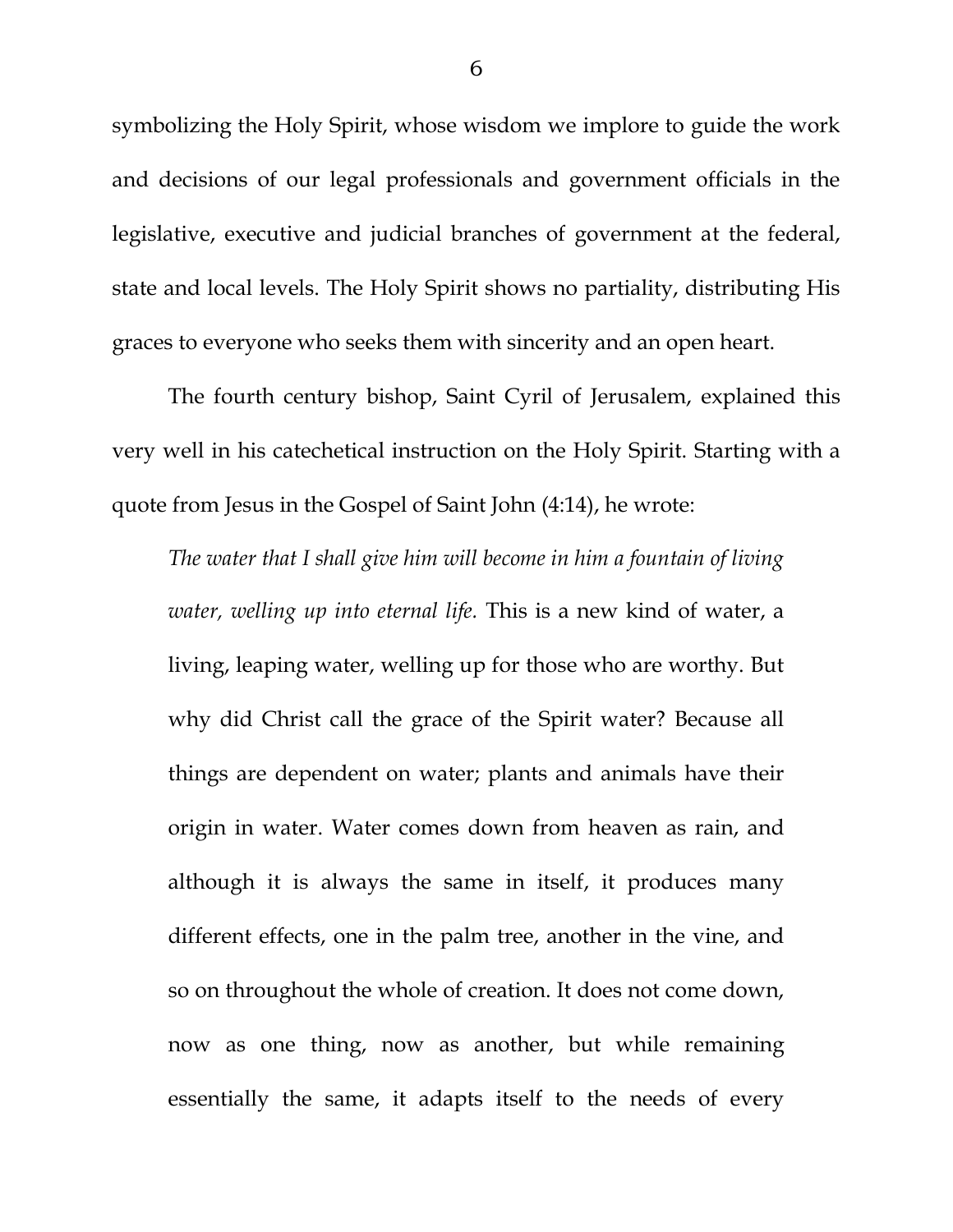creature that receives it. In the same way the Holy Spirit, whose nature is always the same, simple and indivisible, apportions grace to each man as he wills. Like a dry tree which puts forth shoots when watered, the soul bears the fruit of holiness when repentance has made it worthy of receiving the Holy Spirit. Although the Spirit never changes, the effects of this action, by the will of God and in the name of Christ, are both many and marvelous.<sup>9</sup>

In the same way, regardless of our political affiliation, our specific duties or personal philosophies, the Holy Spirit brings about marvelous effects to those who cooperate with God's grace. By seeking to do what the Lord wills<sup>10</sup> and by putting our words and good intentions into action through lives of virtue, the greatest of which is love, $11$  we can indeed serve the common good, for "The Law of the Heart is Love."

May God give us this grace. Amen.

l